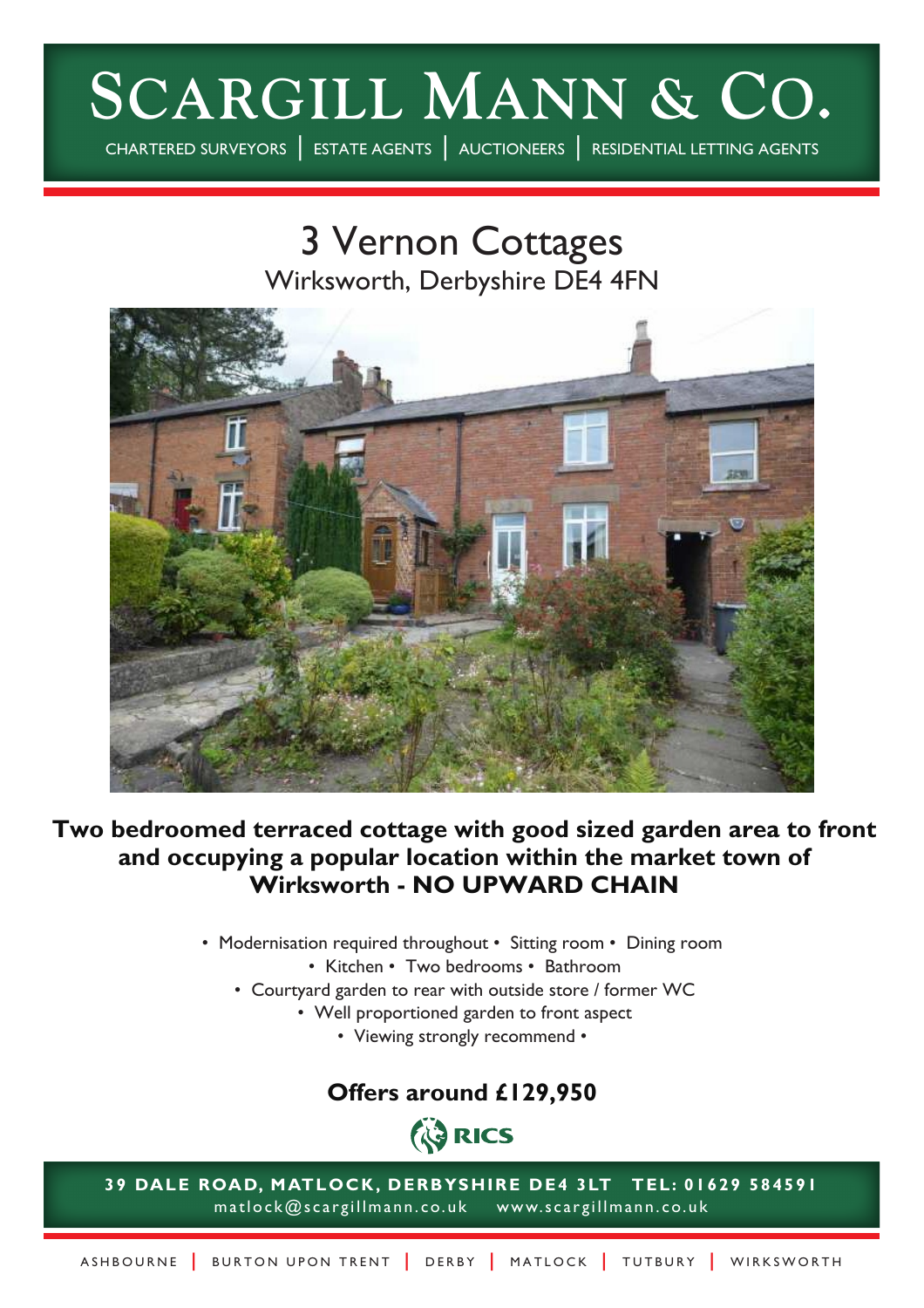





#### GENERAL INFORMATION

This sale offers an excellent opportunity for the discerning purchaser, investor or person seeking a second home to acquire this two bedroomed terraced cottage which requires full modernisation throughout.

The property occupies a popular location and is sold with the benefit of no upward chain and internally briefly comprises of a sitting room, dining room and kitchen. To the first floor are two bedrooms and a bathroom.

Outside to the rear of the property is a courtyard garden with outside store / WC and to the front aspect is a patio and well proportioned lawned garden area.

#### LOCATION

Wirksworth is a popular town set in beautiful countryside with a wide range of facilities available locally including shops, schools and leisure facilities. Matlock town centre is approximately four miles to the north offering a good range of amenities and Derby city centre is approximately thirteen miles to the south offering a broader range of amenities.

Carsington Water is approximately four miles to the west with its leisure facilities and water sports. Bakewell is approximately ten miles to the north - a famous peak district town and all other facilities associated with the Peak National Park are all within easy reach. In addition, there are railway stations

located at Matlock, Matlock Bath, Cromford and Whatstandwell, which in turn connect to Derby Station.

#### **ACCOMMODATION**

Panelled and double glazed upvc entrance door provides access to:

#### SITTING ROOM 3.41m x 3.58m (11'2" x 11'9")

Having built-in storage cupboard and useful under stairs storage cupboard. Fireplace. Telephone jack point. TV aerial connection. Door with staircase off to first floor. Sealed unit double glazed window in upvc frame to front. Wooden panelled and glazed door provides access to:

#### DINING ROOM 3.48m x 3.17m (11'5" x 10'5")

Having a panelled door which provides access to a most useful pantry cupboard. Fitted gas convector fire which also functions as a back boiler providing domestic hot water. TV aerial connection. Sealed unit double glazed window in upvc frame to rear. Panelled door provides access to:

#### KITCHEN 2.83m x 2.25m (9'3" x 7'5")

Having a stainless steel sink unit with drawers and cupboard beneath. Electricity consumer unit. Electricity meter. Sealed unit double glazed window in upvc frame with a roof top view towards Bolehill. Panelled and upvc double glazed door which provides access to the rear courtyard garden.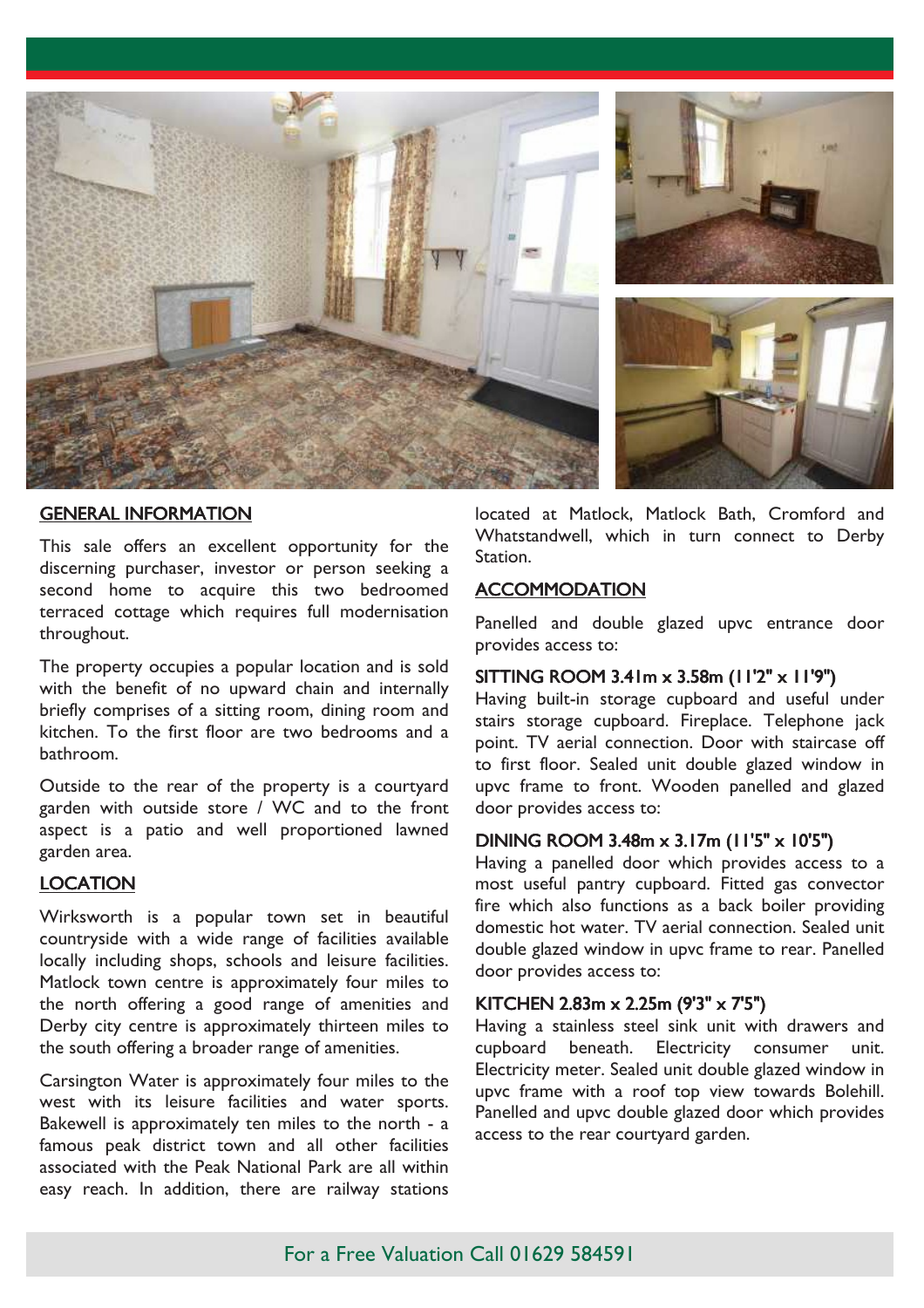

#### FIRST FLOOR

#### LANDING

Having trap door access to roof space. Three doors which provide access to the bedrooms and bathroom respectively.

#### BEDROOM ONE 3.41m x 3.51m (11'2" x 11'6")

Having a cast iron fireplace. Sealed unit double glazed window in upvc frame to front with rooftop view towards surrounding countryside.

#### BEDROOM TWO 3.18m x 3.57m (10'5" x 11'9")

Having a built-in airing cupboard housing hot water cylinder. Sealed unit double glazed window in upvc frame to rear.

#### BATHROOM 2.25m x 2.79m (7'5" x 9'2")

Having a white suite comprising pedestal wash hand basin, low level WC and bath with electric shower over. Sealed unit double glazed opaque window in upvc frame to side.

#### **OUTSIDE**

Immediately to the front of the property is a flowering and herbaceous foregarden area and additionally there is a further large lawned foregarden. To the rear of the property is a courtyard garden area with outside store / former WC.

#### COUNCIL TAX BAND

Derbyshire Dales - Tax Band B

#### DIRECTIONAL NOTE

The approach from our Wirksworth Office is to proceed up St John's Street, passing the Market Place and in turn continue past the Co-Operative store / petrol station. Thereafter continue along Cromford Road and the approach to Vernon Cottages can be found on the left hand side set back from the road, clearly denoted by our "for sale" board.

#### **VIEWING**

Strictly by appointment through Scargill Mann & Co - Wirksworth Office 01629 823489 (AT 30/07/2020)